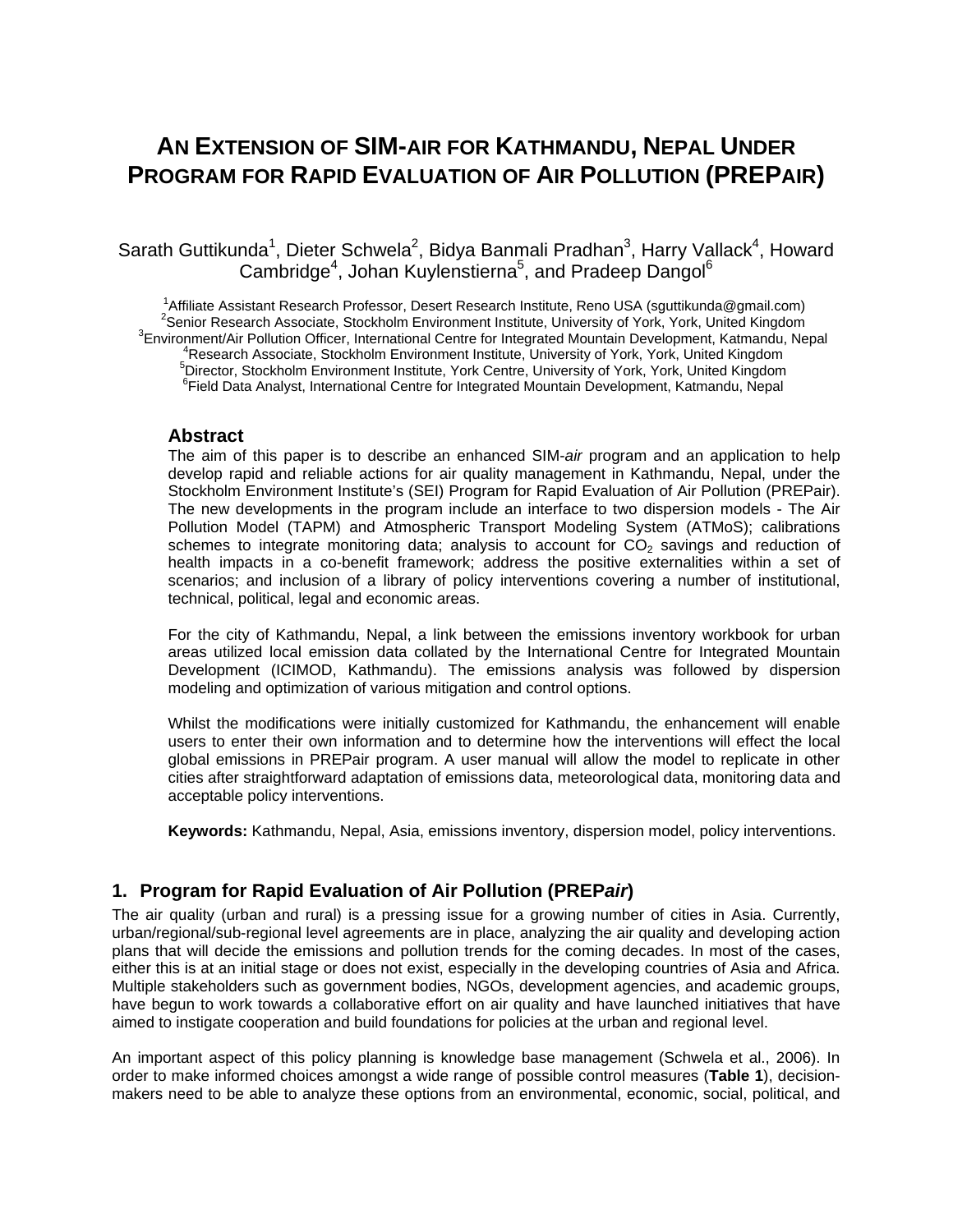economy viewpoint. This approach is effective in brining together interdisciplinary stakeholders and collecting knowledge from a large pool of decision makers and end users. All this requires flexible analysis frameworks to evaluate options as they emerge, which, in turn, need substantial quantities of relevant information on various aspects of emissions and characteristics of management options.



**Figure 1: Schematics of data to informed decision making for a manager** 

However, the city managers (the decision makers – shown in **Figure 1**) have a difficult time addressing air pollution (and GHG emissions for co-benefits) reductions in a systematic manner given a history of limited capacity, institutional fragmentation, poor availability and quality of data, lack of adequate modeling tools, poor public participation and a bewildering array of policy, technical, economic, and institutional management options listed in **Table 1**.

| Policy & Legal     | Technical            | <b>Economic</b>  | <b>Institutional</b>  |
|--------------------|----------------------|------------------|-----------------------|
| Urban planning     | Cleaner technologies | Taxes            | Monitoring            |
| Industrial zoning  | End of pipe control  | Pricing          | Emission              |
| Residential zoning | devices              | Charges          | standards             |
| Energy efficiency  | Fuel switching       | (congestion)     | <b>Fuel standards</b> |
| Traffic management | Fuel improvements    | Fines for        | Inspections           |
| Public transport   | Cleaner production   | violations       | Enforcement           |
| Non-motorized      |                      | <b>Subsidies</b> | Maintenance           |
| transport          |                      | Tradable permits | Capacity building     |
| Environmental law  |                      |                  | Knowledge base        |
| Compliance         |                      |                  | Awareness             |

|  |  | Table 1: Categorized array of control measures for decision makers |  |  |
|--|--|--------------------------------------------------------------------|--|--|
|  |  |                                                                    |  |  |

Of the measures listed, there is no single measure on its own that will realize the full attainment of the air quality compliance objectives and so packages of measures will need to be deployed. Measures can be technological (e.g. fitting pollution abatement technologies to road vehicles and industrial processes) as well as measures designed to change behaviors (e.g., smarter choices, traffic management measures, incentives for cleaner vehicles and road pricing).



Program for Rapid Evaluation of air Pollution

The PREPair program, initiated by the Stockholm Environmental Institute (of University of York, UK), aims at developing programs that will prepare the cities to develop a systematic knowledge base for informed decision making. The objective of this program is to shed some light on the following set of issues:

- Introduce rapid air pollution assessment techniques, without undermining local priorities.
- Develop emissions inventory for industrial, transport, domestic and non-conventional sources in a multi-pollutant framework.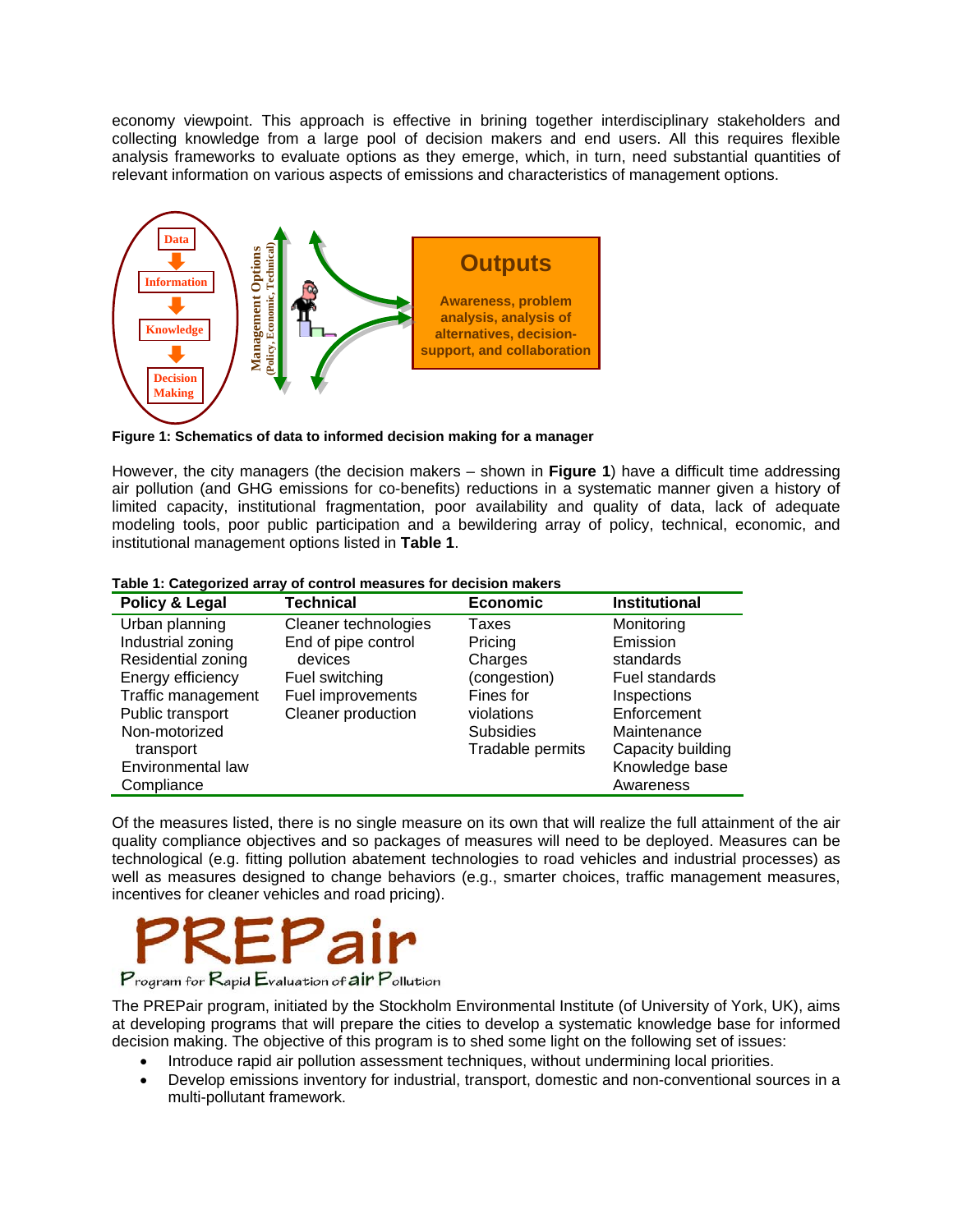- Provide capacity building for dispersion modeling and local air pollution analysis under multiple scenarios with co-benefits.
- Provide a platform for the stakeholder dialogue to support informed decision making.

As a pilot case study, PREPair program is under implementation for the city of Kathmandu, Nepal, and the program will be replicated to support similar activities in the a number of key secondary cities around the world. A series of tools were developed and coupled with some existing tools used for training. This paper presents a brief description of the tools and some preliminary results from the application in Kathmandu.

## **2. Extension of SIM-air**

Every city has unique air quality challenges that require customized approaches depending on its setting (e.g. critical pollutants, sources, meteorology, population distribution, history, institutions, information base, etc.) and a *one-size-fits-all* strategy is undesirable and potentially counter-productive.



**Figure 2: Components of simple interactive (SIM-air) tools for air quality management** 

The cost of making good air quality models based on international high-quality consultancies is prohibitive when considered for all the megacities and rapidly evolving secondary cities (many megacities of tomorrow) in the developing world. A potential solution is to develop a new generation of air quality management tools that are simple, interactive, and customizable to the needs of each city and that can help provide "zero-order" insights into the key issues and options to improve air quality management. These need to be supplemented by both technical innovations (e.g. use of remote sensing datasets) and institutional innovations (e.g. structured stakeholder participation, capacity-building through learning-bydoing) working together to support some air quality management framework (e.g. developing and implementing air quality management plans for the city on a continuous basis forever). At a basic level, these tools would need to provide a simple framework to organize and update critical data on air quality customized for the needs and data availability in each city. As awareness grows, and senior policy makers and city managers are convinced of the need for well-argued robust options even in an environment of poor information, better tools can slowly get introduced as institutional capacity is built.

The **SIM-air** tool uses a *Microsoft Excel Spreadsheet* with visual basic macros to facilitate the development of an integrated interactive decision support system framework for AQM (see www.simair.org for details and application reports). The spreadsheet simulates the computation of an emission inventory for key pollutants, estimates the impact of the sources on air quality, and assesses and evaluates health impacts. Various policy, economic, and technical options can then be evaluated for their environmental and health impacts and cost-effectiveness. A simple simulation model is also built-into the spreadsheet to determine the optimal combination of options that can achieve desired objectives (e.g. minimize cost) subject to constraints (e.g. for a desired target level of emissions, ambient quality or health impacts).

Most of the navigation through the spreadsheets is self explanatory. Readers can access the tools and application reports @ www.sim-air.org. *Please note that the version available online is only a prototype to*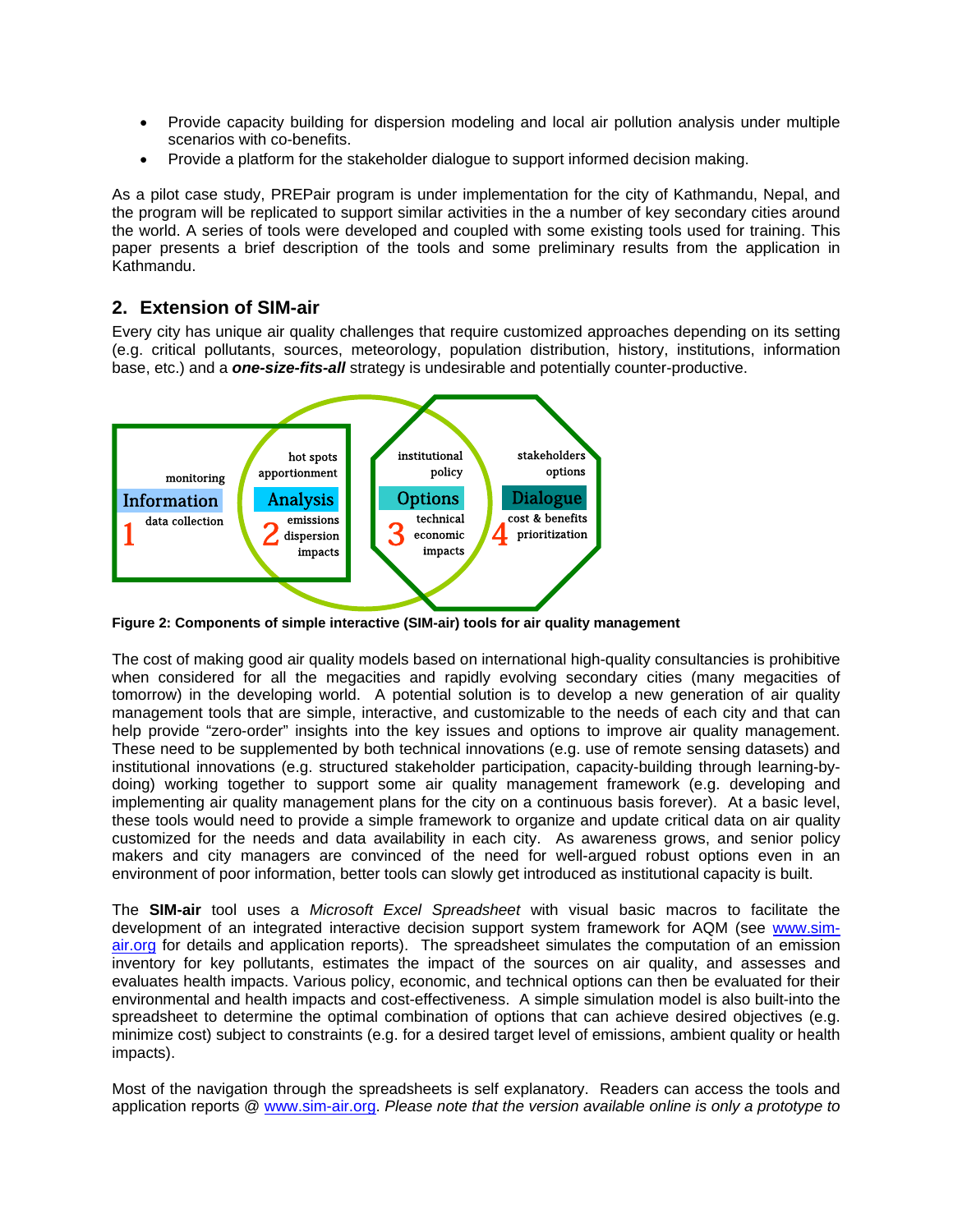*start developing such decision support tools and should not be used to make decisions in the form presented.* Depending on the user requirements and data availability, these should be adapted for the local decision making objectives, parameters, data and context. **Figure 3** presents a list of cities currently applying the SIM-air tool. The user can also download the SIM-air application summary sheets from cities around the world.



**Figure 3: SIM-air application cities, as off 2008** 

The main components of the SIM-air tool include emission calculators, projection estimates, emission source contributions, emission distribution schemes, dispersion modeling & contributions, health impact analysis, options analysis, optimization of options and summary sheets for the decision makers. For the **PREPair** an extended version of the SIM-air tool is used. The extensions include the following:

- A link to the emissions inventory workbook developed by the Stockholm Environment Institute (SEI) and Global Atmospheric Pollution Forum (GAPF).
- An interface with The Air Pollution Model (TAPM) and Atmospheric Transport Modeling System (ATMoS) to enable realistic dispersion modeling using local or synoptic meteorological data.
- Calibration and validation of the modeling simulations with monitored data.
- Provisions to highlight co-benefits such as  $CO<sub>2</sub>$  savings and reduction of health impacts; introduction of positive externalities for scenario analysis.
- The introduction of  $PM<sub>2.5</sub>$  as the key pollutant.
- Insertion of a library of policy interventions covering a number of institutional, technical, political, legal and economic areas.
- Improvements to the user interface including the provision of technical information related to SIM*air* for outreach purposes.

Details of the modeling tools are presented in the following sections.

### 2.1 SEI-GAPF Emissions Inventory Workbook

Air pollutant emission inventories are the basic building blocks of air quality modeling and of wider air quality management processes. Without detailed and reliable emission inventories, there is little opportunity to develop strategic plans for dealing with air pollution problems and to monitor the effect of such plans. Good quality emission inventories are the foundation upon which optimised emission prevention and control strategies can be developed.

The **PREPair** emission inventory module is based on the SEI and GAPF workbook (GAPF, 2007). The purpose of this module is to provide a simplified and user-friendly tool for emissions inventory preparation that is suitable for use in different developing and rapidly industrializing countries and which is compatible with other major international emissions inventory initiatives such as IPCC (1996) and EMEP/CORINAIR (2007). SEI has also helped develop the Malé Declaration and APINA emission manuals and workbooks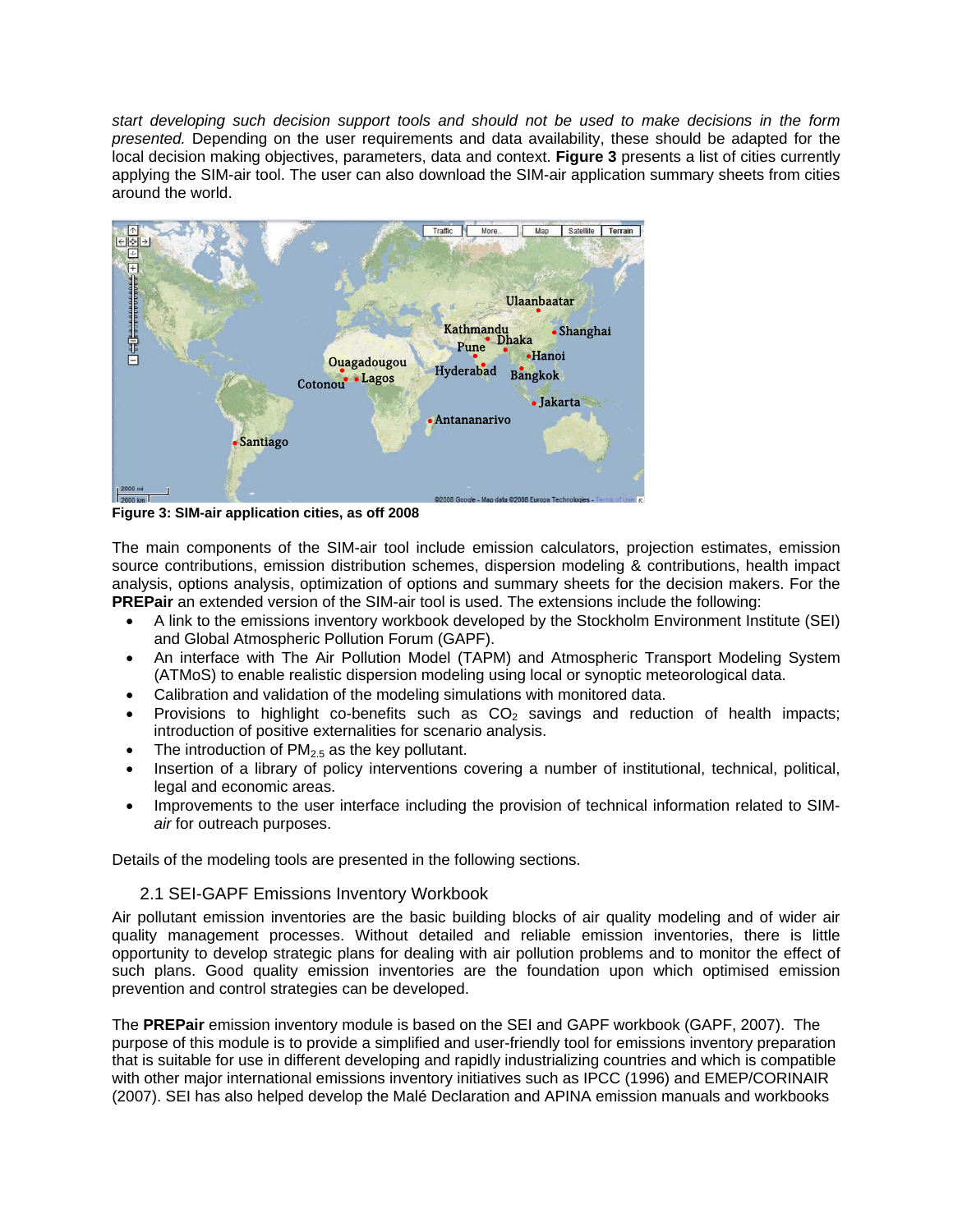which are compatible with the GAPF manual and which are being used to develop emission inventories by the governments of South Asia and southern Africa.

The PREPair emission inventory module comprises of a spreadsheet-based workbook (**Figure 4**) for estimating anthropogenic (man-made) emissions from the sources:

- **Energy sources:**  Combustion in the Energy Industries (*e.g. power stations, petroleum refining, coke*) Combustion in Manufacturing Industries and Construction Transport *(including road dust)*  Combustion in Other Sectors *(domestic, commercial/institutional, agriculture/forestry /fishery)*  Fugitive emissions from fuels *(manufacture of coke, oil refining)*
- **Other source sectors:**

 Industrial Processes (non-combustion) Agriculture *(open burning of crop residues, NOx emissions from fertilizer application)*  Waste combustion *(e.g. incineration or open-burning of municipal solid waste)*

|                        |                   | Template prepared by: Stockholm Environment Institute at York (SEI-Y) |  |  |  |  |  |
|------------------------|-------------------|-----------------------------------------------------------------------|--|--|--|--|--|
| Date last modified:    |                   | 22/10/2008                                                            |  |  |  |  |  |
|                        |                   | User must enter inventory details here:                               |  |  |  |  |  |
| <b>Inventory year:</b> |                   | 2005                                                                  |  |  |  |  |  |
| <b>Region:</b>         |                   | Anyregion                                                             |  |  |  |  |  |
| <b>Country:</b>        |                   | Anyland                                                               |  |  |  |  |  |
| <b>Province/City:</b>  |                   | Anycity                                                               |  |  |  |  |  |
|                        |                   |                                                                       |  |  |  |  |  |
| <b>MENU OVERVIEW</b>   |                   |                                                                       |  |  |  |  |  |
| GO                     | Menu1             | <b>Fuel combustion activities</b>                                     |  |  |  |  |  |
| GO                     | Menu <sub>2</sub> | Fugitive emissions (non-combustion) for fuels                         |  |  |  |  |  |
| GO.                    | Menu3             | Fuel combustion activities. Sector: Transport (Detailed method)       |  |  |  |  |  |
| GO.                    | Menu4             | Industrial processes (non-combustion) emissions                       |  |  |  |  |  |
| GO.                    | Menu5             | Agriculture                                                           |  |  |  |  |  |
| GO.                    | Menu6             | Waste                                                                 |  |  |  |  |  |
| GO.                    | Menu7             | <b>Large Point sources</b>                                            |  |  |  |  |  |
| GO.                    | Sheet 9           | Summary sheet - Annual emissions of each pollutant by source sector   |  |  |  |  |  |
| GO.                    | <b>References</b> |                                                                       |  |  |  |  |  |
|                        |                   |                                                                       |  |  |  |  |  |

**Figure 4: PREPair Emissions Inventory workbook template (based on GAPF): Main Menu** 

The air pollutants covered are those of most importance for human health impacts, i.e.  $PM_{10}$  and especially PM<sub>2.5</sub> (particulate matter with an aerodynamic diameters  $\leq$  10 microns (µm) and 2.5 microns ( $\mu$ m) respectively) and the major secondary aerosol precursor gases, sulphur dioxide ( $SO<sub>2</sub>$ ) and oxides of nitrogen (NO<sub>x</sub>). In addition, emissions of the greenhouse gas (GHG)  $CO<sub>2</sub>$  are also included to allow for estimation of likely co-benefits (or possible 'dis-benefits') for climate change of strategies that may be explored for reducing city-scale impacts of the (non-GHG) air pollutants.

Most emissions can be estimated using the simple relation:

*Emissions = Emission factor x Activity rate*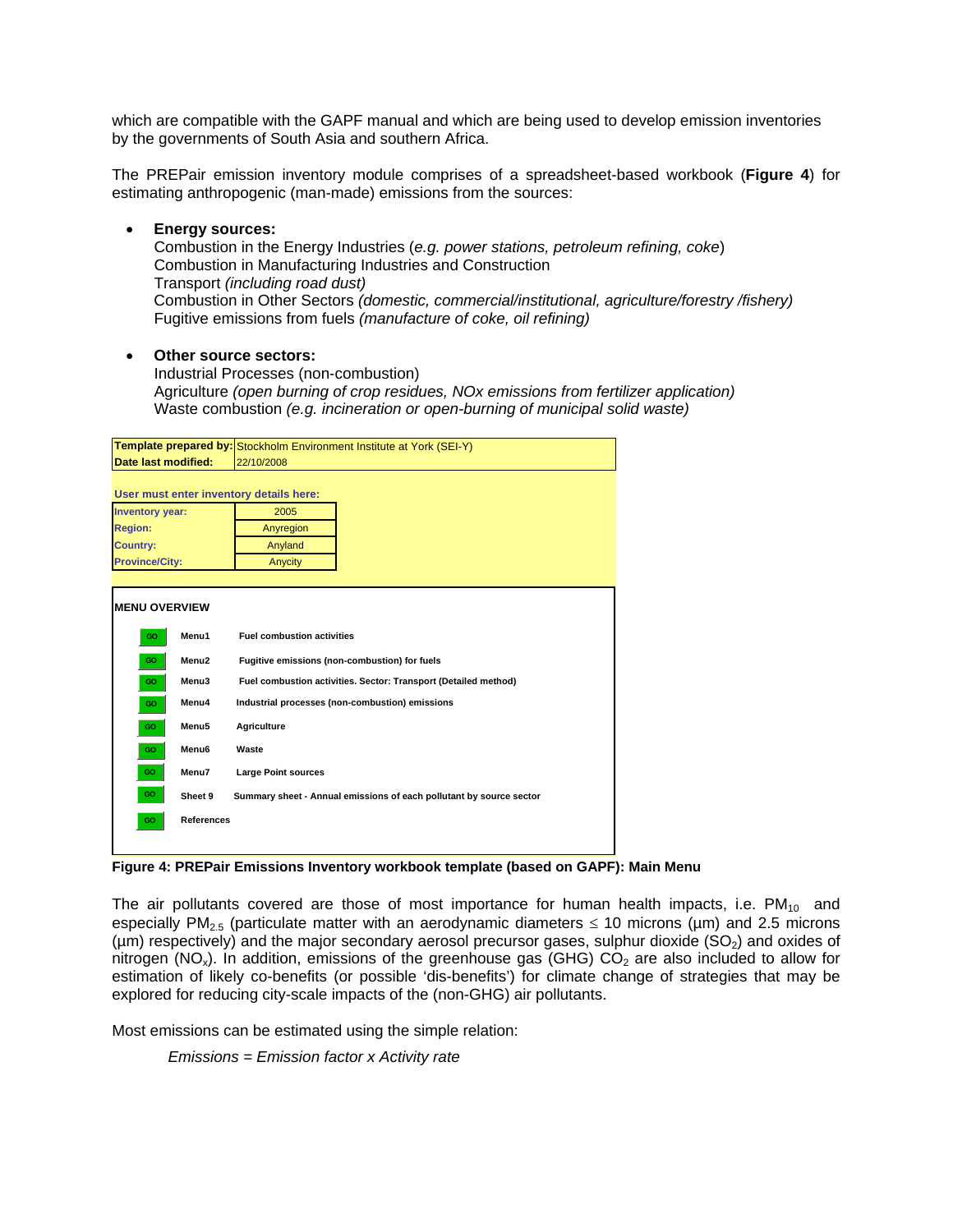An 'emission factor' provides emissions per unit activity, for example kg NOx emitted per TJ fuel burnt. Abatement of emissions can be taken into account by applying a different, technology-specific emission factor. In other situations, abatement is taken into account by subtraction:

### *Emissions = Emission factor x Activity rate – Abatement/Recovery*

Default emission factors are offered in the workbook but users are encouraged to develop and use more locally-relevant factors if available. Users may be required to input other parameters the workbook needs for calculating the relevant emission factor such as calorific value of solid fuel, S content of fuel for  $SO<sub>2</sub>$ emissions and ash content for  $PM_{10}$  emissions from coal combustion. Once the relevant activity data (e.g. ktons of a particular fuel burnt in a particular sub-sector during the inventory year), emission factors and other required parameters are entered by the user, the workbook automatically calculates the pollutant emissions. The **PREPair** emissions workbook is designed to be: flexible, transparent, appropriate, and compatible, in line with local priorities.



**Figure 5: Workbook menu 1: Fuel combustion activities** 

Details on each of the components is available in the form of Workbook Manual, available with GAPF @ http://www.sei.se/gapforum/tools.php .

Emissions of NO<sub>x</sub>, PM<sub>10</sub>, and PM<sub>2.5</sub> from the transport sector are treated in more detail. For aviation, where data on landing and takeoff cycles are available, emissions can be determined down to the level of individual aircraft types. For road transport, data are required on numbers of each vehicle class in use, their average annual distance traveled, and estimates of percentage distance traveled on unpaved roads. The vehicles classes listed in the workbook are passenger cars, motorcycles (2-stroke), motorcycles (4 stroke), 3-wheelers, light duty vehicles and heavy duty vehicles. These are further sub-divided by fuel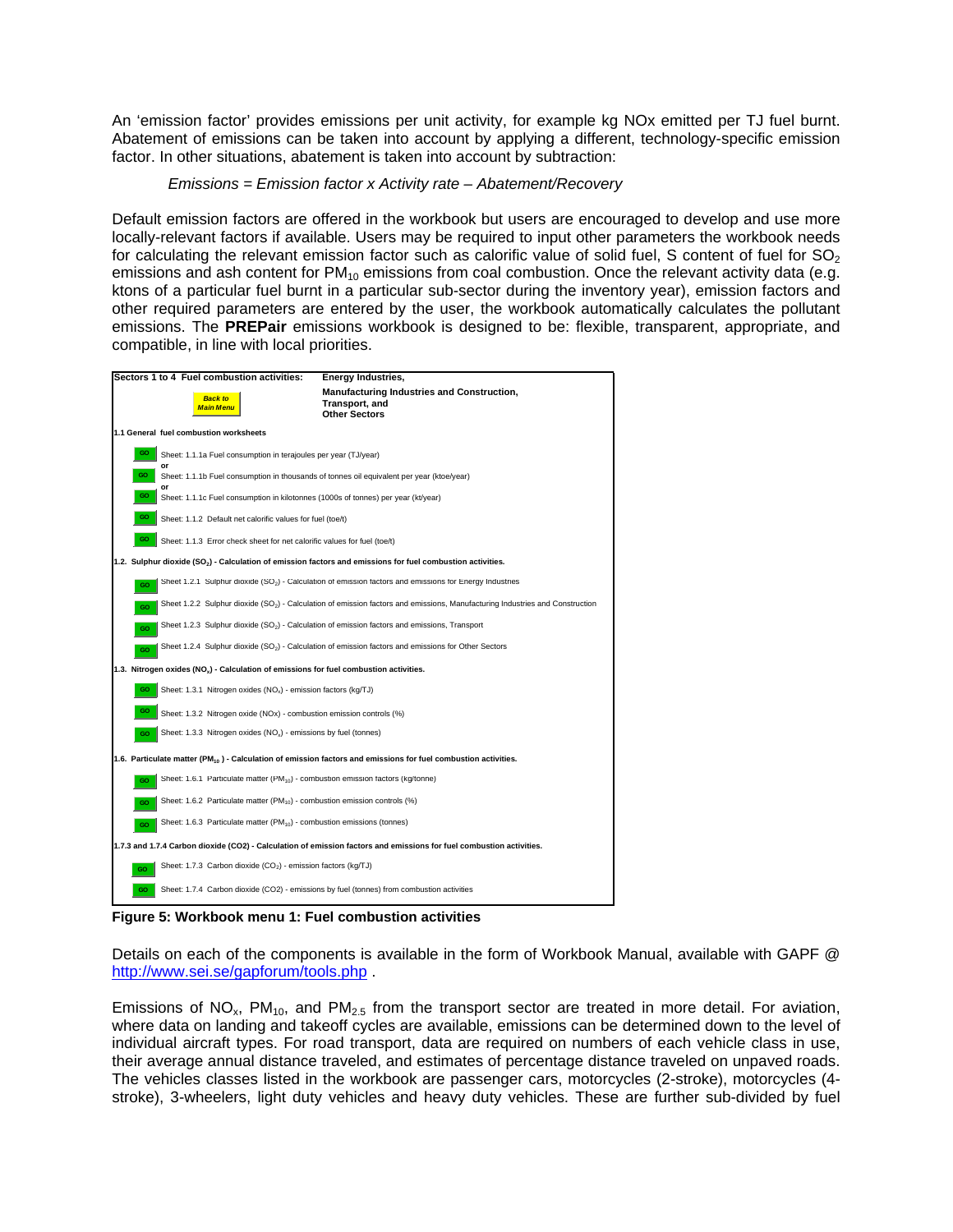type (gasoline, diesel, LPG and CNG) and three levels of emission control; uncontrolled, moderate control [as for 2-way (oxidation) catalysts] and good control [Euro I].

The workbook also provides to calculate non-combustion emissions from industrial processes. Which includes, Mineral Products (e.g. cement, lime, asphalt, brick kilns), the Chemical Industry (e.g. ammonia, carbon black, urea), Metals Production (production of pig iron and aluminum; smelting of copper, lead and zinc), Pulp and Paper Industries, and Fugitive emissions of PM from major construction activities

| <b>Process</b>                                              | <b>Activity rate</b><br>(kt product/<br>year) | SO <sub>2</sub> emission<br>factor<br>(kg $SO2/t$ )<br>Default | SO <sub>2</sub><br>emissions<br>(Tonnes)<br>$(A \times B)$ | NO <sub>x</sub> emission<br>factor<br>(kq NO <sub>x</sub> /t)<br><b>Default</b> | NO.<br>emissions<br>(Tonnes)<br>$(A \times D)$ | $PM_{10}$ emission<br>factor<br>(kg PM/t)<br><b>Default</b> | $PM_{10}$<br>emissions<br>(Tonnes)<br>$(A \times J)$ | CO2 emission<br>factor<br>(kg CO2/t) | CO <sub>2</sub><br>emissions<br>(Tonnes)<br>$(A \times O)$ |
|-------------------------------------------------------------|-----------------------------------------------|----------------------------------------------------------------|------------------------------------------------------------|---------------------------------------------------------------------------------|------------------------------------------------|-------------------------------------------------------------|------------------------------------------------------|--------------------------------------|------------------------------------------------------------|
| Pig iron production                                         |                                               | 3 <sup>a</sup>                                                 | $\mathbf{0}$                                               | 0.076 <sup>d</sup>                                                              | $\Omega$                                       |                                                             | $\Omega$                                             | Default<br>1600                      | $\mathbf{0}$                                               |
|                                                             |                                               |                                                                |                                                            |                                                                                 |                                                | 1.0                                                         |                                                      |                                      |                                                            |
| Aluminium production                                        |                                               | $15.1^e$                                                       | $\mathbf{0}$                                               | $2.15^{\circ}$                                                                  | $\mathbf{0}$                                   | 37.28 <sup>b</sup>                                          | $\Omega$                                             | 1500                                 | $\mathbf{0}$                                               |
| Copper smelting (primary)<br>as blister and other unrefined |                                               | $2120^{\mathrm{T}}$                                            | $\mathbf{0}$                                               |                                                                                 |                                                | 230                                                         | $\Omega$                                             |                                      | $\Omega$                                                   |
| Lead smelting (primary)                                     |                                               | 320 <sup>9</sup>                                               | $\mathbf{0}$                                               |                                                                                 |                                                | 0.43 <sup>k</sup>                                           | $\Omega$                                             |                                      | $\mathbf{0}$                                               |
| (secondary)                                                 |                                               | 40 <sup>h</sup>                                                | $\Omega$                                                   |                                                                                 |                                                | $162^h$                                                     | $\Omega$                                             |                                      | $\Omega$                                                   |
| Zinc smelting (primary)                                     |                                               | 1000 <sup>9</sup>                                              | $\mathbf{0}$                                               |                                                                                 |                                                | 293'                                                        | $\mathbf{0}$                                         |                                      | $\Omega$                                                   |
| Other (please specify)                                      |                                               |                                                                | $\mathbf{0}$                                               |                                                                                 | $\Omega$                                       |                                                             | $\Omega$                                             |                                      | $\Omega$                                                   |
| <b>Total emissions</b>                                      |                                               |                                                                | $\mathbf{0}$                                               |                                                                                 | $\Omega$                                       |                                                             | $\Omega$                                             |                                      | $\mathbf{0}$                                               |

**Figure 6: Workbook for process (non-combustion) emissions from metal production** 

The worksheet to calculate emissions from metals production is presented in **Figure 6**. The emission factors here are uncontrolled and must be adjusted accordingly.

Other worksheets cover emissions from - agriculture NOx emissions from the application of N-containing fertilizers; emissions of  $SO_2$ , NOx and PM<sub>10</sub> from the field burning of agricultural residues; emissions from waste incineration and open-burning, the latter often being an important source of air pollution for cities in developing countries; and large point sources (LPS), if plant-specific data are available.

The final worksheets bring the emission data together into summary tables, which acts as the data input portal to **PREPair** 'air quality modeling' module.

### 2.2 Dispersion Modeling

The summary output table delivered by this module provides the 'soft-wired' input to the PREPair 'air quality modeling' module (which models atmospheric transport/air concentration/health impacts and scenario analysis of different emissions mitigation and control options).

The pollutants emitted disperse in the spatial extent of the city (and beyond) – the extent and direction of dispersion is dependent primarily on the winds and topography of the city. The dispersion can be computed from first principles (e.g. Gaussian plume models or Eulerian models) (Jacobson, 2000) or from transfer matrices (computed from running more detailed dispersion models to determine, for example, incremental changes in concentration due to an incremental change in emissions in a given grid cell).

Separate model simulations are conducted for area sources (small industries, incinerators, boilers and mobile sources), which release emissions into the well-mixed layer during the day and into the surface layer at night, and for elevated sources (large point sources), which emit into the well-mixed layer during the day and above the surface layer at night. In many cases, emission sources from outside the city domain constitute an important fraction of ambient concentrations observed in the city. Such background concentrations can be derived from the monitoring data in the city and from the trends in ambient levels.

The dispersion modeling is a time consuming and data intensive step of this process, but a necessary step to convert the emission calculations to concentrations for impact assessment. A number of models exist in the public and commercial domain. Two dispersion models are currently linked in this analytical setup (**Figure 7**) and the user is free to utilize these or any other model in use for that city.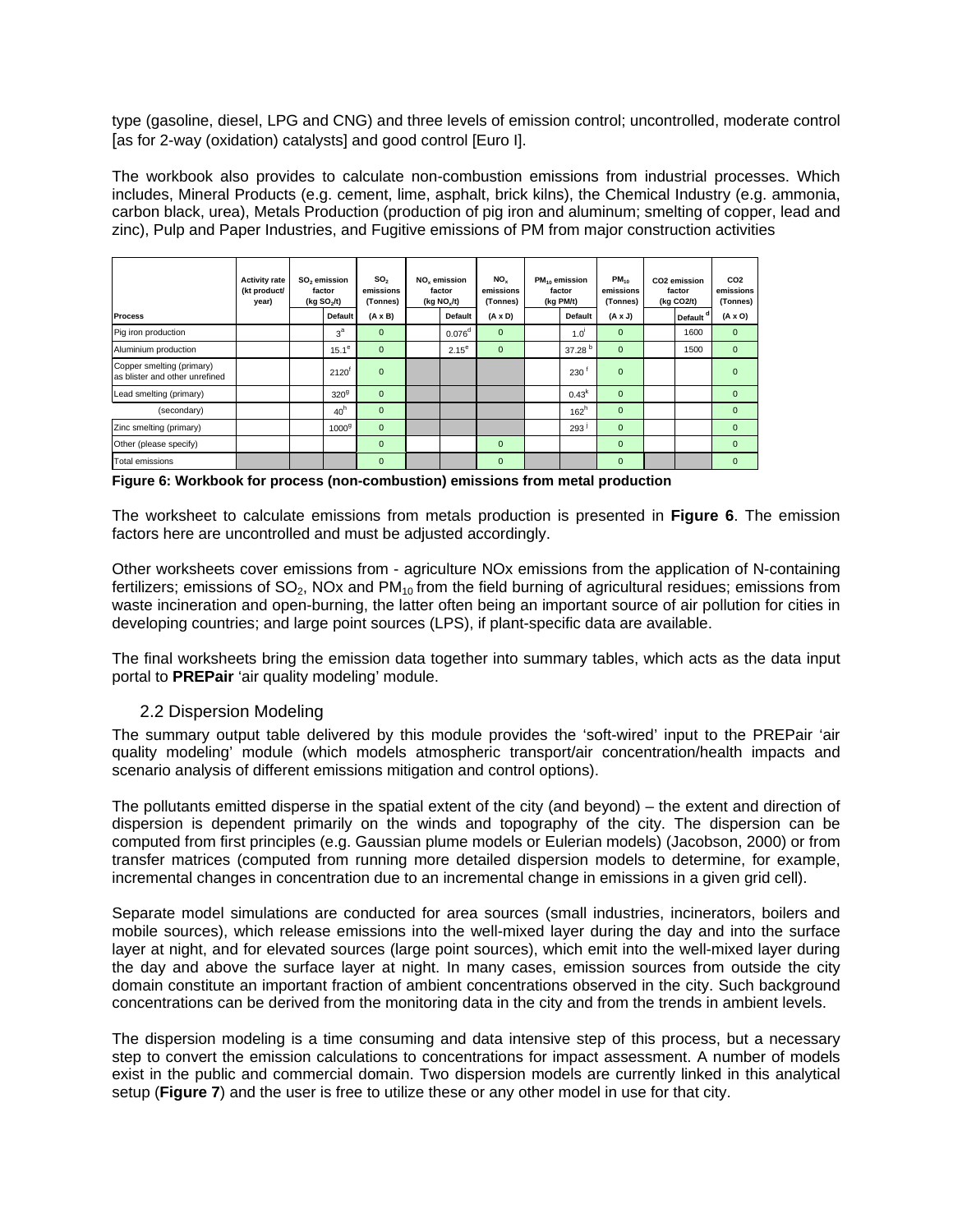The two dispersion models are interlinked with the SIM-air modules to allow the user to either conduct the modeling activities externally and transfer the results for further analysis of the interventions or use simplified transfer matrices within the SIM-air framework, which are generated using the dispersion modeling in a multi-grid incremental contribution framework.

## TAPM – The Air Pollution Model

### (Reference: CISRO)

- TAPM (The Air Pollution Model) is a threedimensional Eulerian dispersion model.
- PC based software connected to databases of terrain, vegetation and soil type, and seasurface temperature
- Uses synoptic-scale meteorological analyses for various regions around the world.
- Commercial

| TAPM Graphical User Interface (F1:Help)                                                                                                                                                                                                                                                                                                                                                                                                             | Analyse Output Utilities Help                                                                                                                                                                                                                                                                                                                                                                                                                                            | $-101 \times$                                                                                                                                                                                                                                                                                                                                    |
|-----------------------------------------------------------------------------------------------------------------------------------------------------------------------------------------------------------------------------------------------------------------------------------------------------------------------------------------------------------------------------------------------------------------------------------------------------|--------------------------------------------------------------------------------------------------------------------------------------------------------------------------------------------------------------------------------------------------------------------------------------------------------------------------------------------------------------------------------------------------------------------------------------------------------------------------|--------------------------------------------------------------------------------------------------------------------------------------------------------------------------------------------------------------------------------------------------------------------------------------------------------------------------------------------------|
| Optional Input                                                                                                                                                                                                                                                                                                                                                                                                                                      | $\bigoplus$ c: $\blacktriangledown$                                                                                                                                                                                                                                                                                                                                                                                                                                      | New Name:                                                                                                                                                                                                                                                                                                                                        |
| File                                                                                                                                                                                                                                                                                                                                                                                                                                                | <b>Bun Directory</b>                                                                                                                                                                                                                                                                                                                                                                                                                                                     | Make New Name                                                                                                                                                                                                                                                                                                                                    |
| DataBase Directory $\Rightarrow c$ <b>x</b>                                                                                                                                                                                                                                                                                                                                                                                                         | c:\tanm\test                                                                                                                                                                                                                                                                                                                                                                                                                                                             | for Bun Directory                                                                                                                                                                                                                                                                                                                                |
| c:\TAPM 2                                                                                                                                                                                                                                                                                                                                                                                                                                           | <b>Calc</b>                                                                                                                                                                                                                                                                                                                                                                                                                                                              | <b>Get Surface</b>                                                                                                                                                                                                                                                                                                                               |
| <b>Ca</b> c'                                                                                                                                                                                                                                                                                                                                                                                                                                        | <b>V</b> tapm                                                                                                                                                                                                                                                                                                                                                                                                                                                            | Information from                                                                                                                                                                                                                                                                                                                                 |
| TAPM <sub>2</sub>                                                                                                                                                                                                                                                                                                                                                                                                                                   | <b>T</b> test                                                                                                                                                                                                                                                                                                                                                                                                                                                            | DataBase                                                                                                                                                                                                                                                                                                                                         |
| <b>Grid Centre Coordinates</b><br>Latitude and longitude (clat.clong) ;<br>clat=27deg45min<br>▸│<br>clon=85deg2min<br>$\blacksquare$<br>٠I<br>Local values [m] [cx,cy] :<br>$c \times n \Omega$ m<br>lo<br>$cv = 0$ m<br>lo<br><b>Date Parameters</b><br>Start<br>Select Start<br>Date=20050101<br>and End<br>End<br>Dates<br>Date=20051231<br>Local Solar Time - GMT+5.7<br><b>Extra Surface Parameters</b><br>Set SST and Deep<br>Soil Parameters | <b>Bun File Name Prefix</b><br>kat300a<br><b>Grid Parameters</b><br>Number of grid points [ns,ny] ;<br>$n = 25$<br>▸│<br>×1<br>$nv = 25$<br>$\blacksquare$<br>Duter grid spacing (m) (dx1,dv1);<br>$dx1 = 30000 m$<br>▸∣<br>$d$ v1-30000 m + $ $<br>ы<br>Number of vertical grid levels :<br>$n = 25$<br>٠I<br>Levels (m): 10, 25, 50, 100,<br>150, 200, 250, 300, 400, 500,<br>600. 750. 1000. 1250. 1500.<br>1750, 2000, 2500, 3000, 3500,<br>4000.5000.6000.7000.8000 | <br><b>Get Surface</b><br>Information from<br>Previously Saved<br>Files [ <sup>x</sup> .top]<br>View/Edit Surface<br>Information<br>Save Ruo Files<br>P.bat. Kinpl and<br>Surface Files<br>$f$ .top)<br><b>Get Synoptic</b><br>Analyses from<br>DataBase and<br>Save to Files<br>[".syn,".syg]<br>Bun TAPM from<br>Information in<br>Saved Files |

## ATMoS – Atmospheric Transport Modeling System (Reference: Calori, et. al., 1999)

- ATMoS (Atmospheric Transport Modelling System) is a 3-layer lagrangian puff transport dispersion model
- Linux based utilities linked with pre-calculated mixing layers based on local terrain, vegetation, soil type, and surface temperature.
- Uses synoptic-scale meteorological analyses
- Free



**Figure 7: Schematics and brief description of the dispersion modeling – TAPM and ATMoS** 

## 2.3 Impact Assessment – Health Evaluation

Any increase in ambient pollutant concentrations lead to impacts (e.g. on human health). These impacts are often computed by dose-response relationships which provide information, say, about the increase in premature mortality and different types of morbidity based on hospital records and ambient pollution data. (see HEI, 2004). Details of health impacts of various pollutants and the extent of these impacts are well documented by the Health Effects Institute (HEI), which also suggests that the dose response functions developed during the epidemiological studies in the developed countries are transferable. Common impacts include premature mortality, respiratory infections, asthma attacks, work loss days, and increasing hospital admissions. Actual health impacts of air pollution are determined by two factors, i.e., by sufficiently high concentrations of pollutants in the atmosphere and exposure.

| Table 1: Average dose response functions for reference |
|--------------------------------------------------------|
|--------------------------------------------------------|

| <b>Health Endpoint</b>          | Dose response function $(\beta^* A_i)$<br>(effects/ $1\mu g/m^3$ change/per capita) |
|---------------------------------|-------------------------------------------------------------------------------------|
| Mortality                       | 0.000014                                                                            |
| Adult Chronic Bronchitis        | 0.000040                                                                            |
| Child Acute Bronchitis          | 0.000544                                                                            |
| Respiratory Hospital .Admission | 0.000012                                                                            |
| Cardiac Hospital Admission      | 0.000005                                                                            |
| Emergency Room Visit            | 0.000235                                                                            |
| Asthma Attacks                  | 0.002900                                                                            |
| <b>Restricted Activity Days</b> | 0.038280                                                                            |
| Respiratory Symptom Days        | 0.183000                                                                            |
|                                 | (Reference: SIM-air, 2008)                                                          |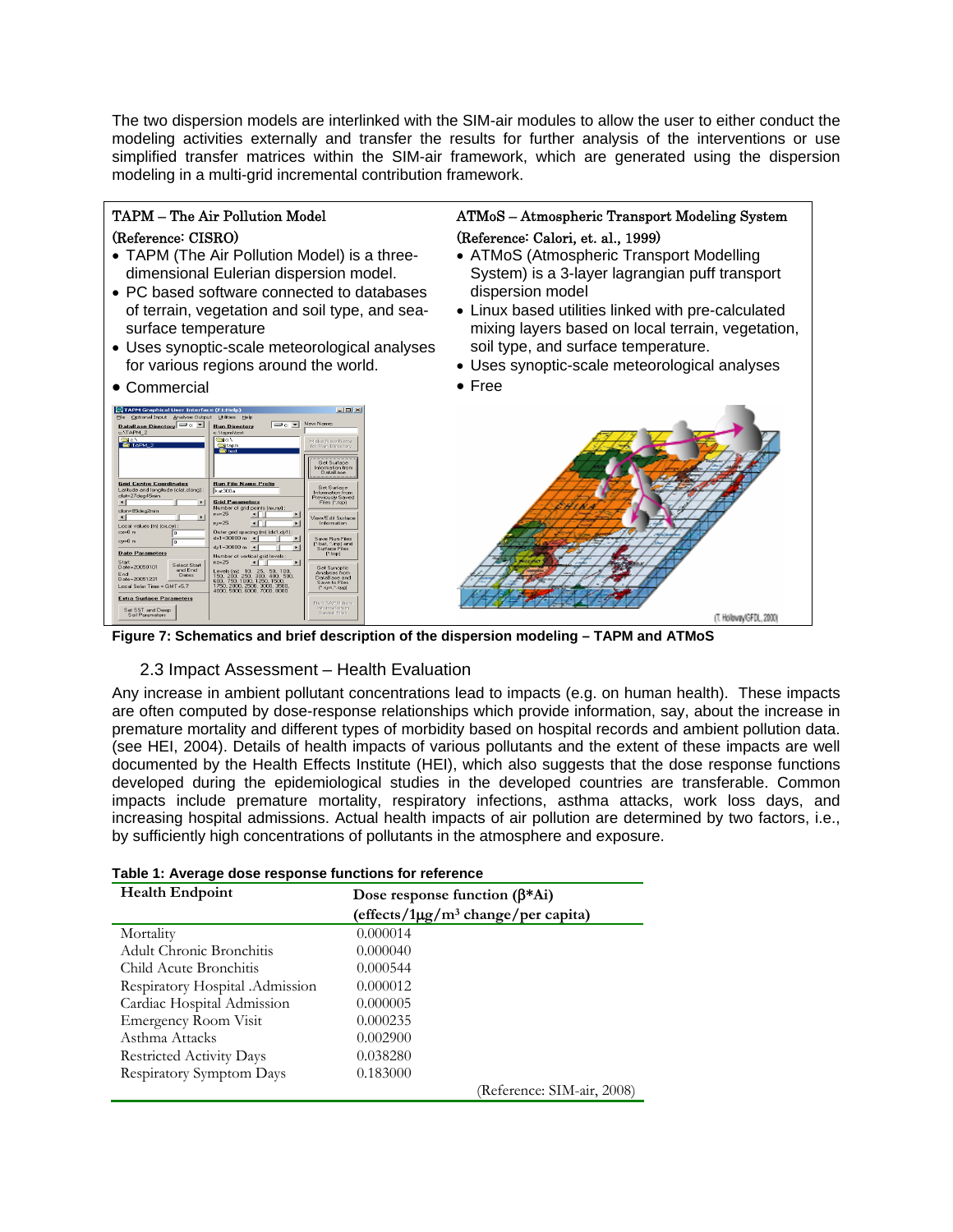For analysis, health impacts of changing emissions and concentrations are estimated in the following way:  $\delta (POP_{ii}) = \beta * A_i * POP_{ii} * \delta C_{ii}$  where  $\delta POP =$  population exposed to concentrations in excess of target levels or business as usual;  $β =$  dose-response functions for the various health endpoint; average numbers presented in **Table 2**;  $A_i$  = incidence rate of health endpoint; POP = population exposed and susceptible to air pollution at the receptor cell; and  $\delta C$  = change in concentration or deposition levels.

2.4 SIM-air Interface for Co-Benefit Analysis

The interface allows for the following analysis:

**Pollution Simulations:** These are designed to answer "what-if" type questions, when a user selects a combination of values for a set of parameters that are variable (e.g. control options, assumptions) to see its impacts on the desired outputs (e.g. cost, tons of pollutant, ambient concentration change, health impacts)



**Figure 8: Interface between tools to displaying results from emissions, dispersion, and impact analysis** 

**Optimization:** These are designed to answer "what ought to be" type questions. For example, a user could determine what would be the optimal level and combination of control options to achieve a desired outcome (e.g. to meet constraints or targets on activity levels, emissions, ambient levels, health impacts, or budgets) while trying to optimize an overall goal (e.g. at minimum cost, for maximum health benefit). These are generally harder to develop at full-scale, but can yield a wealth of information, including shadow prices corresponding to binding constraints that could help determine a number of factors (e.g. the amount of money it would cost to tighten emission constraints).

## **3. PREPair Application in Kathmandu, Nepal**

Air pollution is becoming significant problem in urban centers of Nepal such as Kathmandu Valley, Birgunj, and Biratnagar, where vehicular activity is dominating and there is an increasing number of industries. Kathmandu Valley covers ~667 sq. km, with mean elevation of ~1350m, above sea level. Population growth in Kathmandu has been critical because of centralization and rural migration economic opportunities. While the national population growth is 2.3 percent, the Kathmandu population growth is recorded at 4.8 percent. The total area of Kathmandu Metropolitan City (KMC) is ~50.6 sq.km, comprises 35 wards and total population of ~702,000 (2001 Census).

Kathmandu valley is vulnerable to air pollution due to its bowl-like topography, which restricts air movement. The situation is worse during the winter when temperature inversion during the night and early morning traps a layer of cool air under a layer of warmer air, trapping pollutants close to ground level for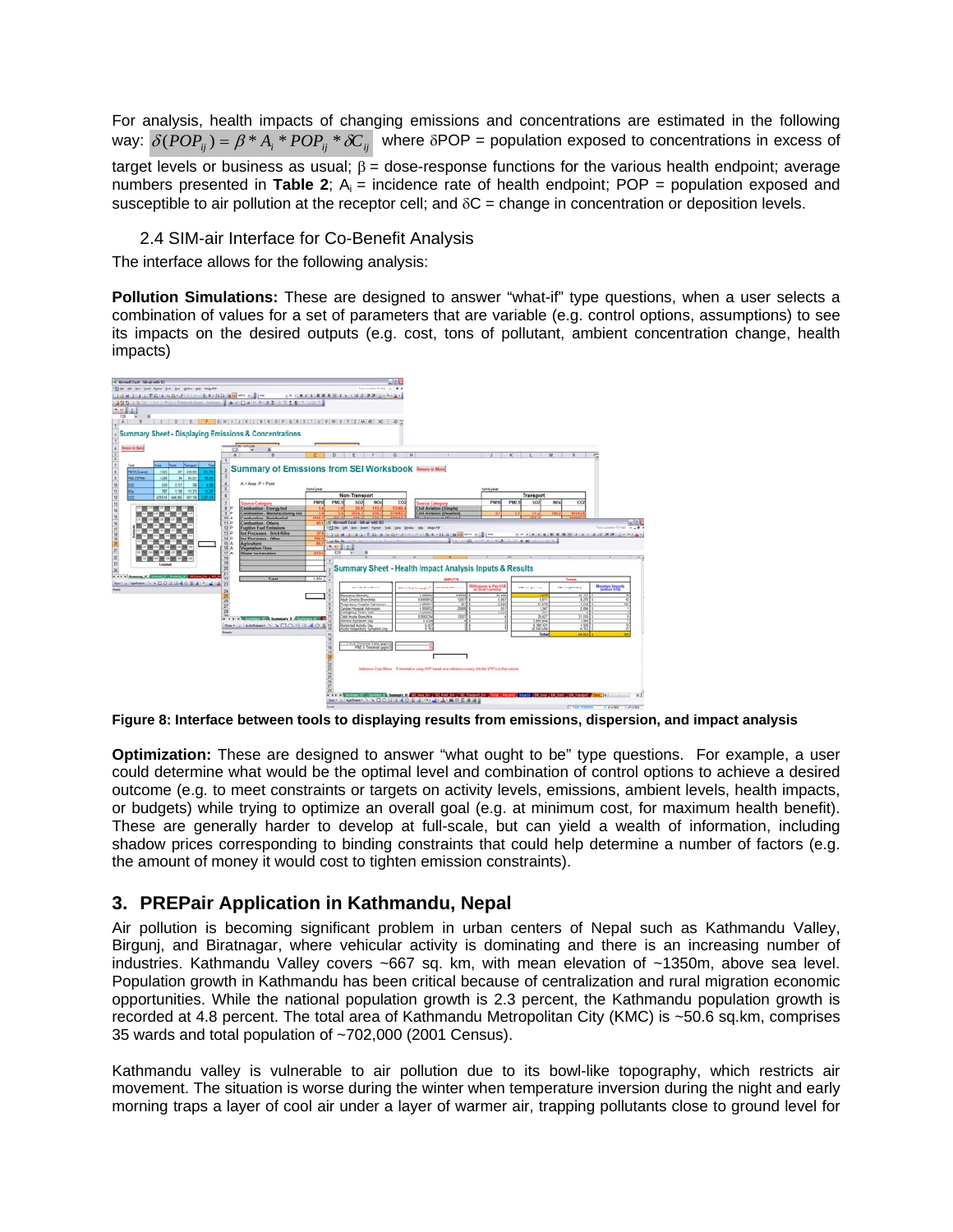extended periods. Besides the topography, the relatively high elevation of the valley also results in increased vehicular emissions.



**Figure 9: Major sources of air pollution and geographical map for Kathmandu valley**

For this project, the PREPair emissions inventory module was utilized to produce a city-scale inventory for Kathmandu, Nepal for the year 2005. The output from this exercise provides the input data for the PREPair 'air quality modeling' module via an interface summary data sheet.

Activity data and other required parameters for Kathmandu, Nepal for the year 2005 were entered into the PREPair emissions inventory workbook. All the emissions calculated in the individual spreadsheets were automatically brought together within the interface summary sheet as shown in **Figure 8**.

The total emissions for the Kathmandu city domain were estimated at 4.10 kilotonnes (kt) for  $SO_2$ , 13.30 kt for NO<sub>x</sub>, 87.09 kt for PM<sub>10</sub>, 14.85 kt for PM<sub>2.5</sub> and 1,287 kt for CO<sub>2</sub>. Of the air pollutants, the largest source contributor was fugitive dust from unpaved road dust and it is an increasing source of ground based emissions and ambient concentrations. In the winter months, the ambient concentrations are higher than the other seasons, owing to the increased use of coal and biomass for heating and cooking.



**Figure 10: Analytical steps to decision making** 

Following the emissions inventory, the study followed the steps presented in **Figure 10**, to establish the linkages from emissions to concentrations to decision support. A series of the interventions are detailed for the city of Kathmandu and they include: